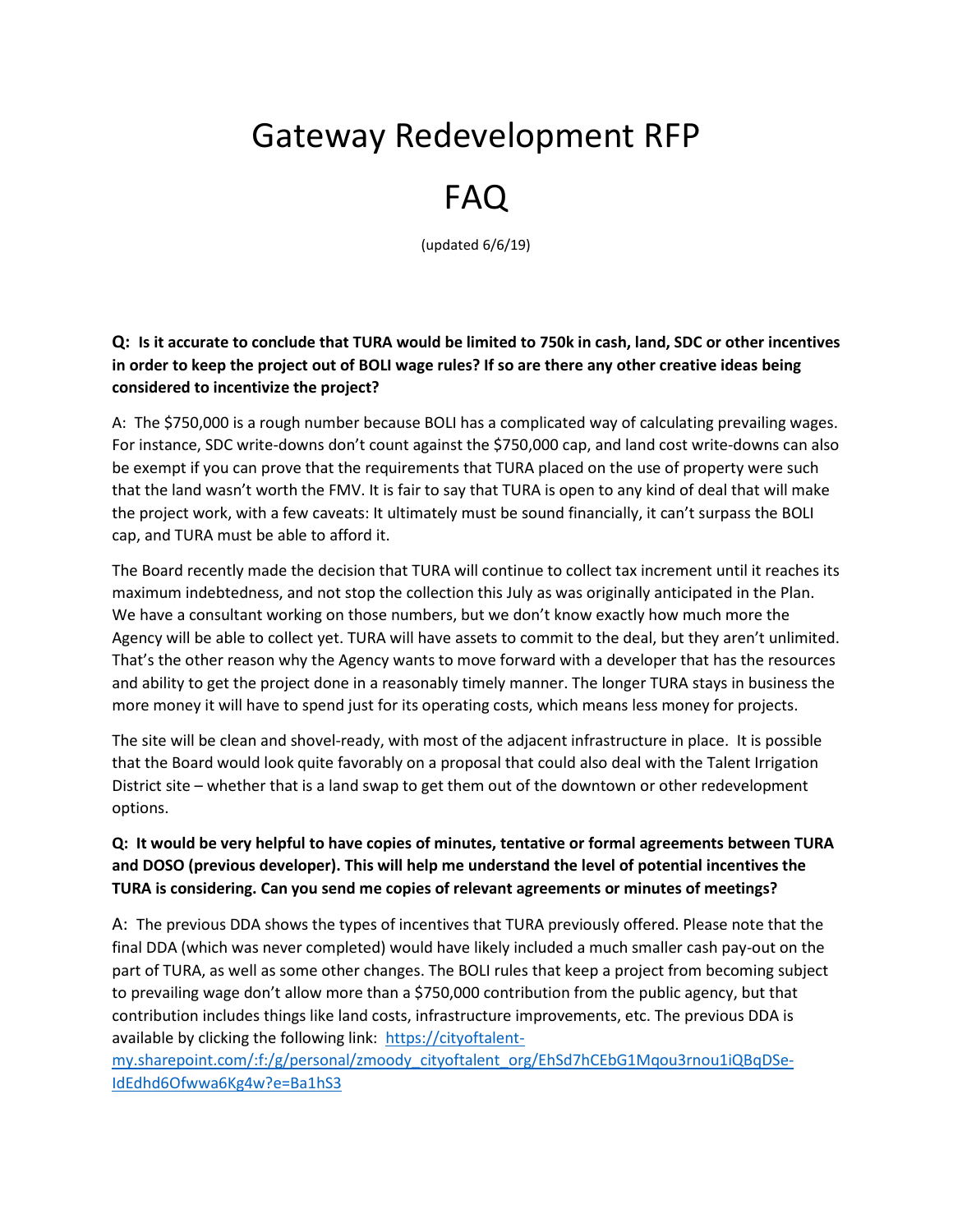### **Q: What did TURA offer the previous developer on the project (development contract has been terminated) in terms of concessions, land write-downs, etc.?**

A: The DDA that was signed between TURA and DOSO development contained two sections that dealt with TURA obligations on the project. The first section dealt with the price of the land that would be conveyed to DOSO, and the second dealt with the other contributions to the project that TURA would make. Please note that the current site consists of 3 separate tax lots, but the previous proposal by DOSO envisioned that the project would be divided in to 6 tax lots. The DDA discusses lots 1-4. The two pertinent sections of the previous DDA were as follows:

(A) The purchase price of the property is as follows:

- 1. Lot 1 One dollar (\$1.00). (designated for multi-family residential)
- 2. Lot 2 Fair market value as determined at the time of purchase, to be established by the appraisal conducted by the construction lender for the property, and by the provisions set forth in section VI(C). (designated for townhomes)
- 3. Lot 3 Agency grants DOSO a first right of refusal to purchase Lot 3 at a price to be determined by the Parties, and with consideration for any improvements made to the lot during construction of the project. Should DOSO decide not to purchase Lot 3, Agency shall reimburse DOSO for the reasonable costs of those improvements at the time Lot 3 is conveyed to, or occupied by, a third-party, to that extent that the costs can be documented to Agency's satisfaction. (designated commercial)
- 4. Lot 4 One dollar (\$1.00). (designated commercial)
- (B) Agency will initiate and complete the process for subdividing the subject property in order to create parcels that reflect the approved Site Development Plan.
- (C) Agency will contribute \$590,000 in equity to the project for purposes including, but not limited to, architectural fees, engineering costs, geotechnical studies, and land use permitting. Funds shall be distributed pursuant to section VII.
- (D) Agency will pay all applicable System Development Charges to the City of Talent, Medford Water Commission and Rogue Valley Sewer for Lot 1 and Lot 4.
- (E) Agency will complete at its own cost the Wagner Street extension project in coordination with the infrastructure development for Lot 2.
- (F) Agency will retain ownership of Lot 6 (Open Space), and agrees to develop the lot with initial landscaping, hardscaping, irrigation and utility infrastructure pursuant to the approved Site Development Plan.